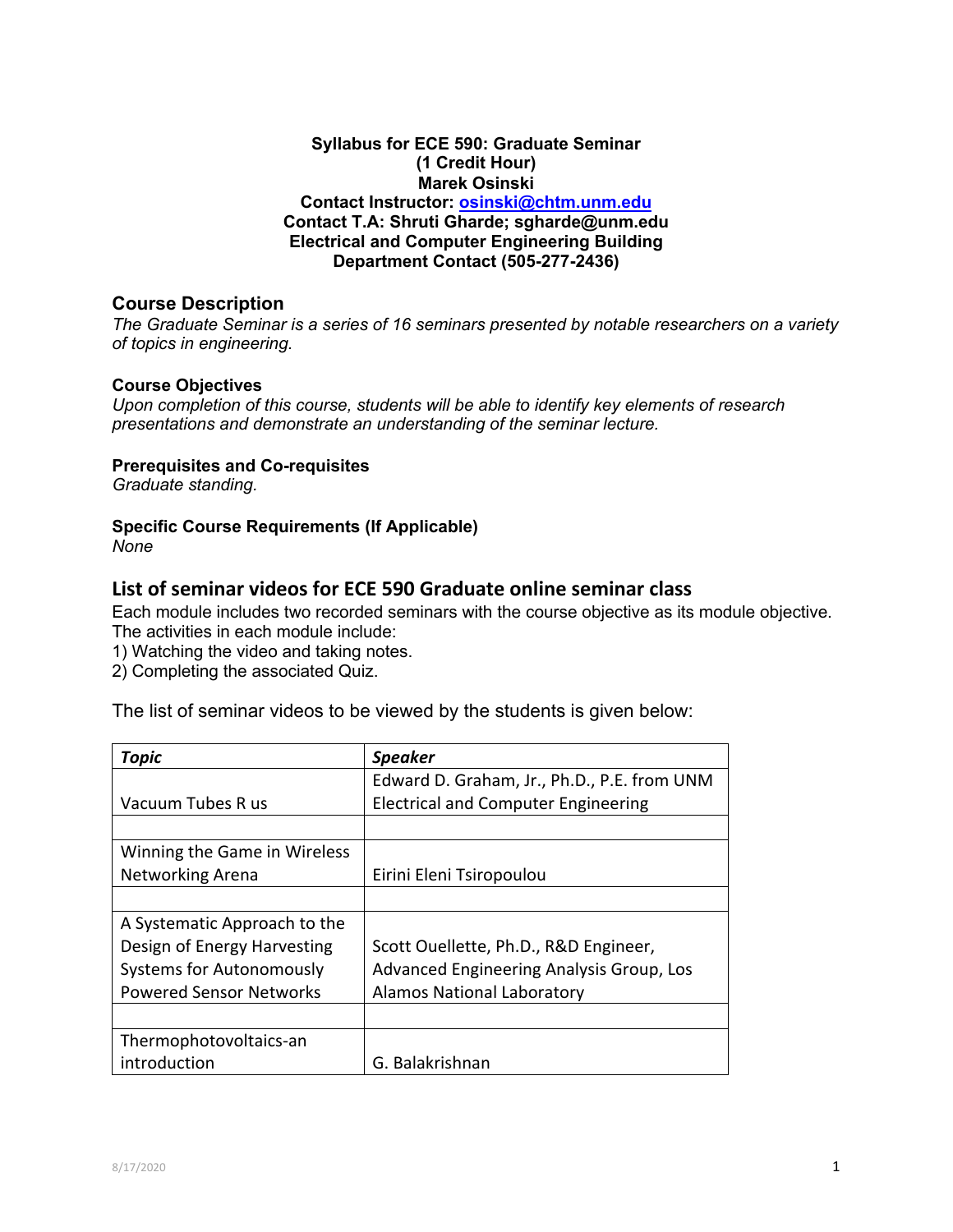| A brief introduction to the            |                                               |
|----------------------------------------|-----------------------------------------------|
| <b>SMILE mission Solar wind</b>        |                                               |
| Magnetosphere Ionosphere               | Tianran Sun, National Space Science Center,   |
| Link Explorer                          | <b>Chinese Academy of Sciences</b>            |
|                                        |                                               |
| <b>Technical Challenges - FPAs for</b> |                                               |
| Space                                  | Dr. Elizabeth Steinbergham, AFRL              |
|                                        |                                               |
| Renewable & Distributed                |                                               |
| <b>Systems Integration Program</b>     |                                               |
| (ROSI) Distributed Energy              |                                               |
| <b>Technologies Laboratory</b>         | Dr. Olga Lavrova, Principal Member of         |
| (DETL}                                 | Technical Staff, Sandia National Laboratories |
|                                        |                                               |
| TIPS ON RESEARCH, WRITING              |                                               |
| , PRESENTING, AND                      |                                               |
| <b>HAPPINESS</b>                       | <b>CHAOUKI ABDALLAH</b>                       |
|                                        |                                               |
|                                        | Mani Hossein-Zadeh, Associate professor,      |
|                                        | Electrical and Computer Engineering, Optical  |
|                                        | Science and Engineering Program, Center for   |
| <b>Silicon Photonics</b>               | <b>High technology Materials</b>              |
|                                        |                                               |
| <b>Coherent Beam Combining</b>         |                                               |
| and Non-Linear Suppression of          |                                               |
| Multi-Kilowatt All-Fiber               |                                               |
| Amplifiers                             | Angel Flores, AFRL                            |
|                                        |                                               |
| Shadow Exploitation in                 | Ann Marie Raynal, PhD, Sandia National        |
| Synthetic Aperture Radar               | Laboratories                                  |
|                                        |                                               |
| On Prospects of                        |                                               |
| Reconfigurability and Another          |                                               |
| 50 years of Moore's Law                | James Lyke, AFRL                              |
|                                        |                                               |
| Potential Impact of WBG and            |                                               |
| <b>UWBG Devices on Realizing</b>       |                                               |
| <b>Radiation-Hard Power</b>            |                                               |
| Electronics                            | R. Kaplar, Sandia National Laboratories       |
|                                        |                                               |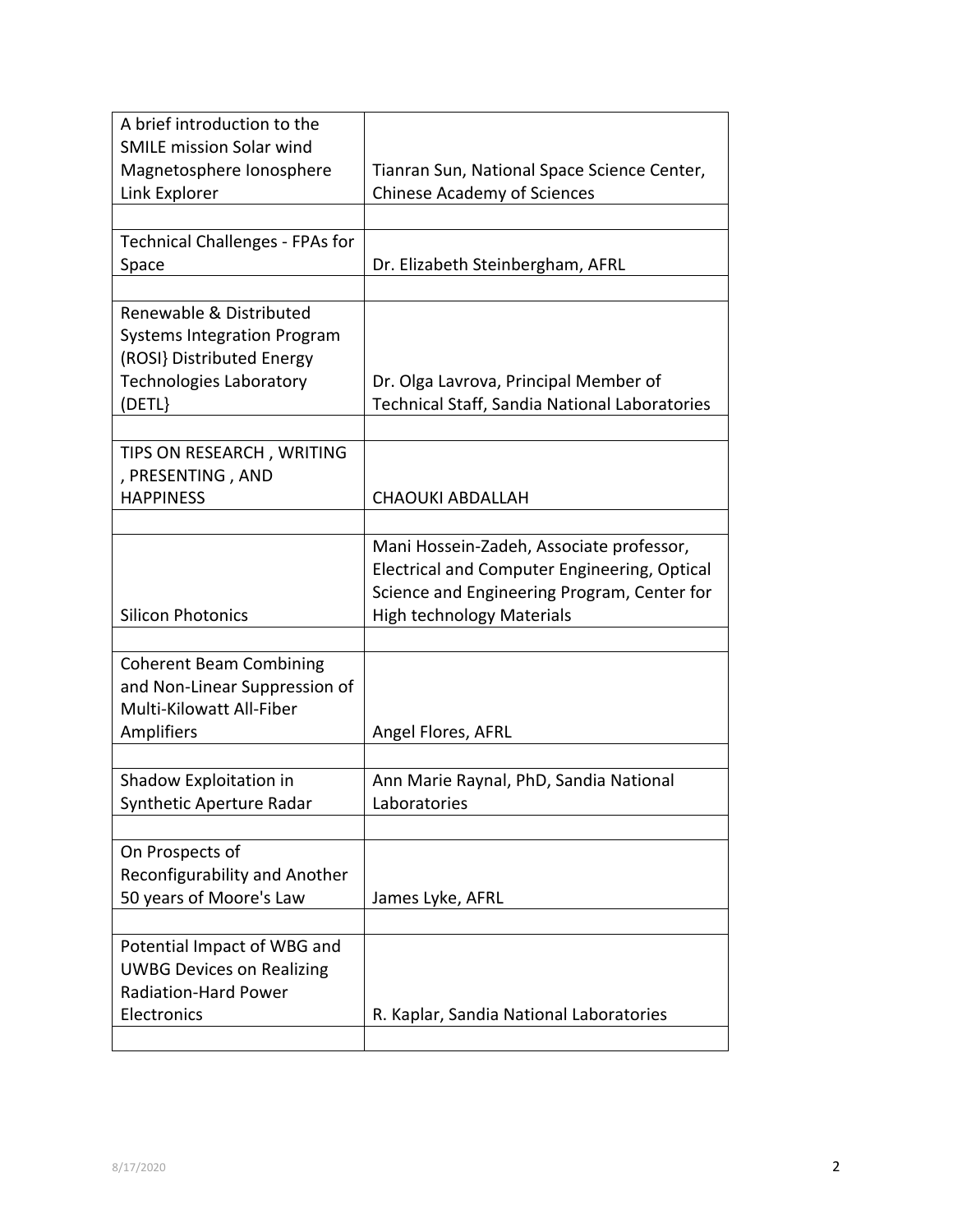| <b>Blending Human-Robot</b>      | Nisar Ahmed, Assistant Professor, Ann and    |  |
|----------------------------------|----------------------------------------------|--|
| Intelligence for Collaborative   | H.J. Smead Aerospace Engineering Sciences,   |  |
| <b>Autonomous Systems</b>        | University of Colorado at Boulder            |  |
|                                  | Edl Schamiloglu, Distinguished Professor of  |  |
|                                  | Electrical and Computer Engineering, Special |  |
| Celebrating 50 Years of High     | Assistant to the Provost for National Lab    |  |
| <b>Power Microwaves - A</b>      | Relations, Associate Dean for Research and   |  |
| Personal Journey                 | Innovation, School of Engineering            |  |
|                                  |                                              |  |
| <b>Advanced GPS Technologies</b> |                                              |  |
| for Satellite Navigation         | Dr. Joanna C. Hinks, Advanced Signals Pl,    |  |
| Systems (PNT Signals 101)        | AFRL/RVBYS                                   |  |

Along with each of the seminar videos, its PDF file is linked to it. Students are strongly advised to view them after seeing the videos.

# **Technical Skills**

In order to participate and succeed in this class, you will need to be able to perform the following basic technical tasks:

- Use UNM Learn (help documentation located in "How to Use Learn" link on left course menu, and also at http://online.unm.edu/help/learn/students/ (URL) ).
- Use Course Messages including attaching files, opening files, downloading attachments
- Open a hyperlink (click on a hyperlink to get to a website or online resource)
- View and listen to recorded videos provided in each module
- Access and complete the online quiz

## **Technical Requirements**

#### **Computer**

- A high-speed Internet connection is highly recommended.
- Supported browsers include: Internet Explorer, Firefox, and Safari. Detailed Supported Browsers and Operating Systems: http://online.unm.edu/help/learn/students/ (URL)
- Any computer capable of running a recently updated web browser should be sufficient to access your online course. However, bear in mind that processor speed, amount of RAM and Internet connection speed can **greatly** affect performance. Many locations offer free high-speed Internet access including UNM's Computer Pods (URL).
- For using the Kaltura Media Tools inside Learn, be sure you have downloaded and installed the latest version of Java (URL), Flash (URL), and Mozilla Firefox (URL). They may not come preloaded.
- Microsoft Office products are available free for all UNM students (more information on the UNM IT Software Distribution and Downloads page: http://it.unm.edu/software/index.html (URL))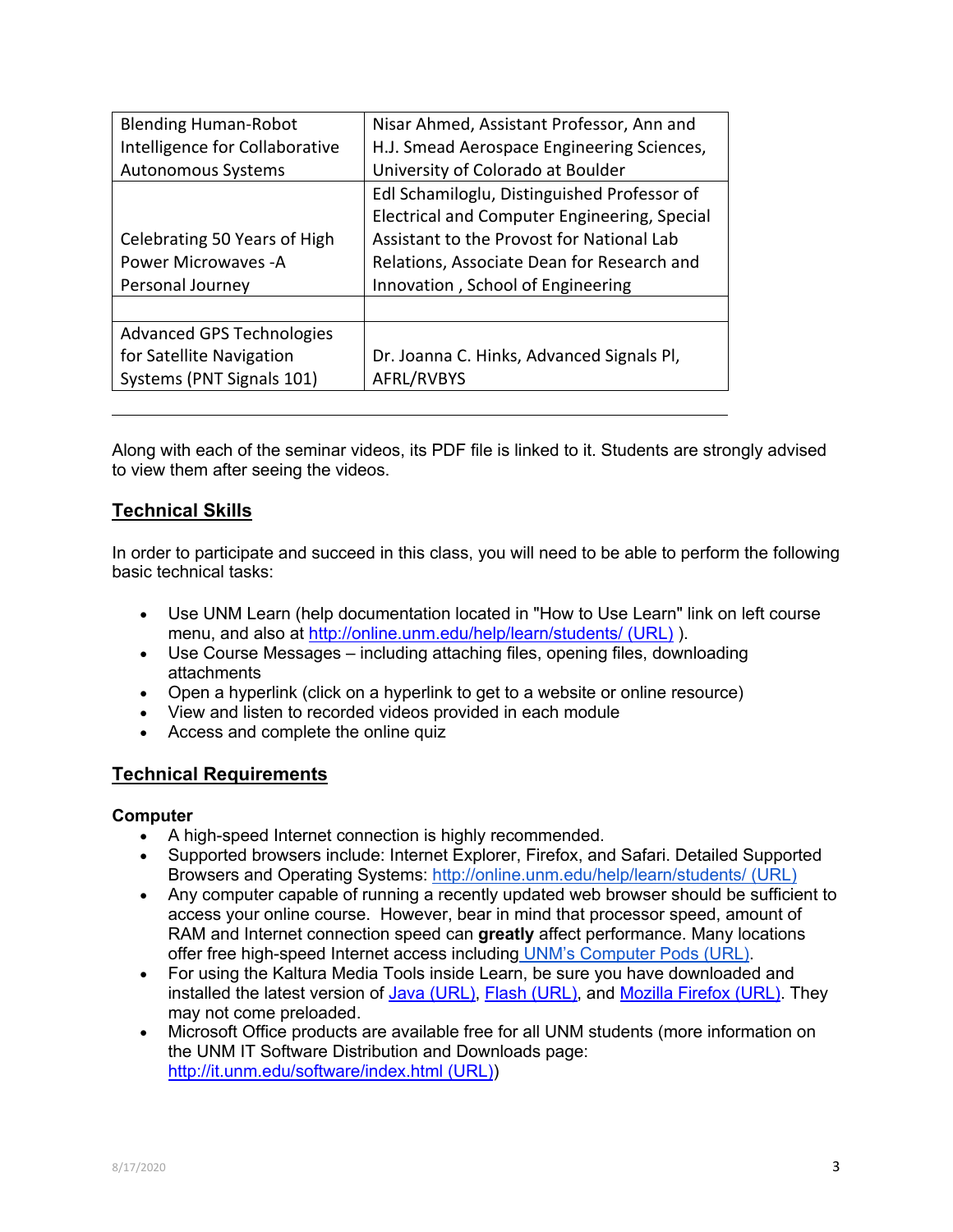#### **For UNM Learn Technical Support: (505) 277-0857 (24/7) or use the "Create a Support Ticket" link in your course.**

**Tracking Course Activity** UNM Learn automatically records all students' activities including: your first and last access to the course, the pages you have accessed. This data can be accessed by the instructor to evaluate class participation and to identify students having difficulty

# **Textbook and Supplemental Materials**

## **Required Textbooks:**

*There is no textbook, and there are no required supplementary materials.*

## **Coursework and Participation**

#### **Instructor Response Time**

*Course messages are checked daily Monday through Friday and all messages will be responded to within 72 hours. If you do not hear from the instructor within 72 hours, please send your message again.*

*Posting of grades: Grades of submitted work will be posted and available via My Grades in Learn within five (5) business days of the due date.*

### **Procedures for Completing Coursework**

- *Each week includes a Module, whose quizzes are due in 7 days (subject to change) after they are posted at 11:59 AM. Late submissions in justified cases will have to be preapproved by the instructor.*
- *If you have a difficulty using a tool to complete work, use the "Create a Support Ticket" link in the Course Menu immediately and notify your instructor as well.*

## **Assignments**

*There are 8 Modules. Each includes two recorded videos and its Quizzes. Each Quiz is worth 4 points.*

*Please see the Course Plan PDF through Syllabus & Course Schedule link in UNM Learn for more details.*

## **Expectations for Participation**

- *time required (2-3 hours per week)*
- *students are expected to learn how to navigate in Learn*
- *students are expected to keep abreast of course announcements*
- *students are expected to use the Learn course email as opposed to a personal email address*
- *students are expected to keep instructor informed of class related problems, or problems that may prevent the student from full participation*
- *students are expected to address technical problems immediately*
- *students are expected to observe course netiquette at all times*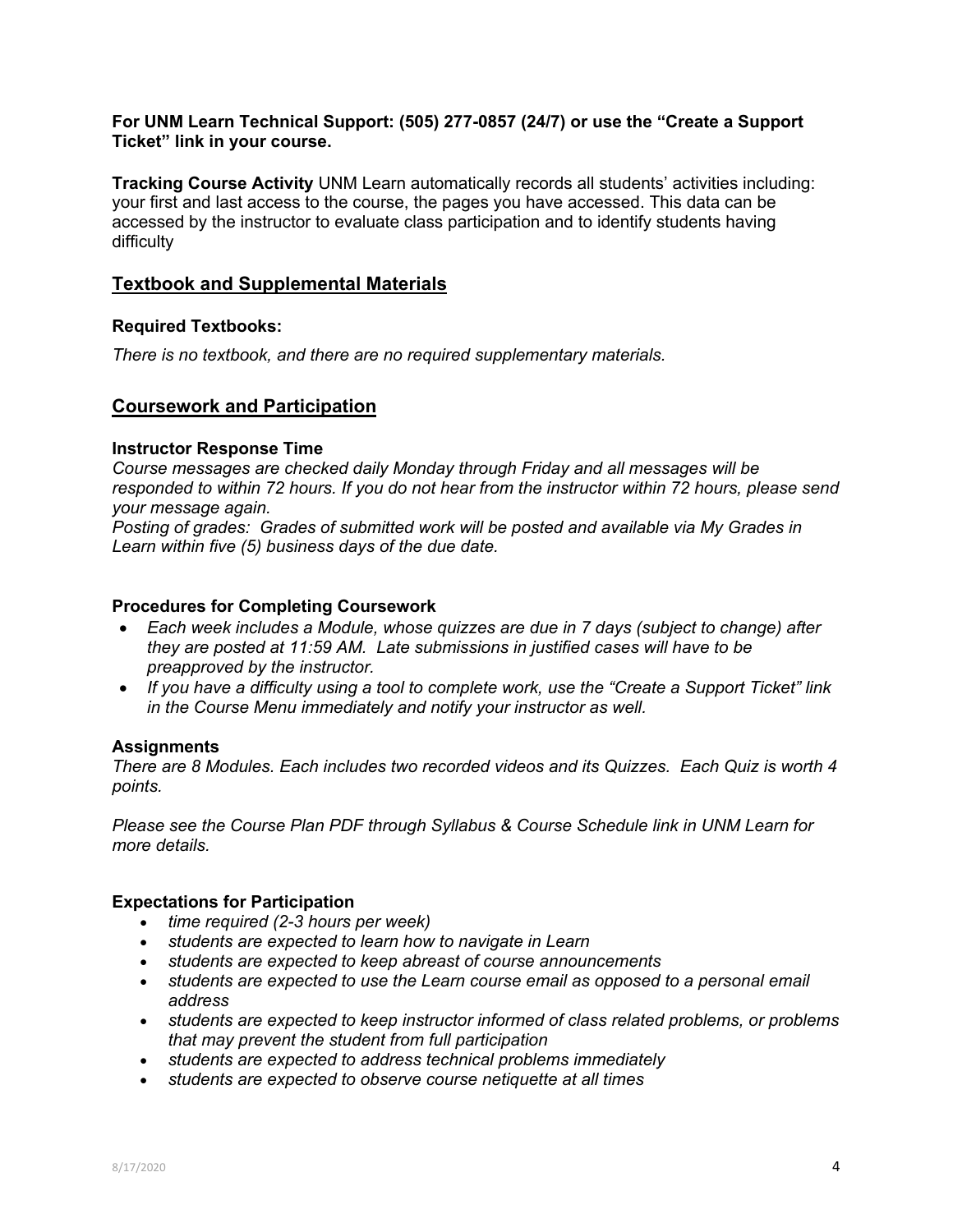#### **Netiquette**

- Netiquette refers to a set of guidelines in online communication that help to ensure positive interactions. These guidelines seek to keep this online class a positive learning environment for everyone.
- *Link to Netiquette document:* http://online.unm.edu/help/learn/students (URL)

# **Grading Procedures**

*This course contains 16 seminar videos. After viewing a video, the students will take a quiz exam. Each quiz has four question and each question is worth 1 point. The number of attempts for each quiz is 2. Students are required to complete all the quizzes of every module provided in UNM Blackboard Learn.* 

- *This quiz tests the student's understanding of the seminar*
- *The time allotted for each quiz is 20 minutes*
- *how weighted grades will be calculated (if using)*

#### **Grading Scale**

| <b>Points</b> | Grade     |
|---------------|-----------|
| $45 - 64$     | CR        |
| $0 - 44$      | <b>NC</b> |

# **UNM Policies**

#### **Title IX: Gender Discrimination**

In an effort to meet obligations under Title IX, UNM faculty, Teaching Assistants, and Graduate Assistants are considered "responsible employees" by the Department of Education (see pg. 15 http://www2.ed.gov/about/offices/list/ocr/docs/qa-201404-title-ix.pdf (PDF)). This designation requires that any report of gender discrimination which includes sexual harassment, sexual misconduct and sexual violence made to a faculty member, TA, or GA must be reported to the Title IX Coordinator at the Office of Equal Opportunity (oeo.unm.edu (URL)). For more information on the campus policy regarding sexual misconduct, see: https://policy.unm.edu/university-policies/2000/2740.html (URL)

## **Copyright Issues**

All materials in this course fall under copyright laws and should not be downloaded, distributed, or used by students for any purpose outside this course.

#### **Accessibility**

The American with Disabilities Act (ADA) is a federal anti-discrimination statute that provides comprehensive civil rights protection for persons with disabilities. Among other things, this legislation requires that all students with disabilities be guaranteed a learning environment that provides for reasonable accommodations of their disabilities. If you have a disability requiring accommodation, please contact the UNM Accessibility Resource Center in 2021 Mesa Vista Hall at 277-3506 or http://arc.unm.edu/ (URL). Information about your disability is confidential.